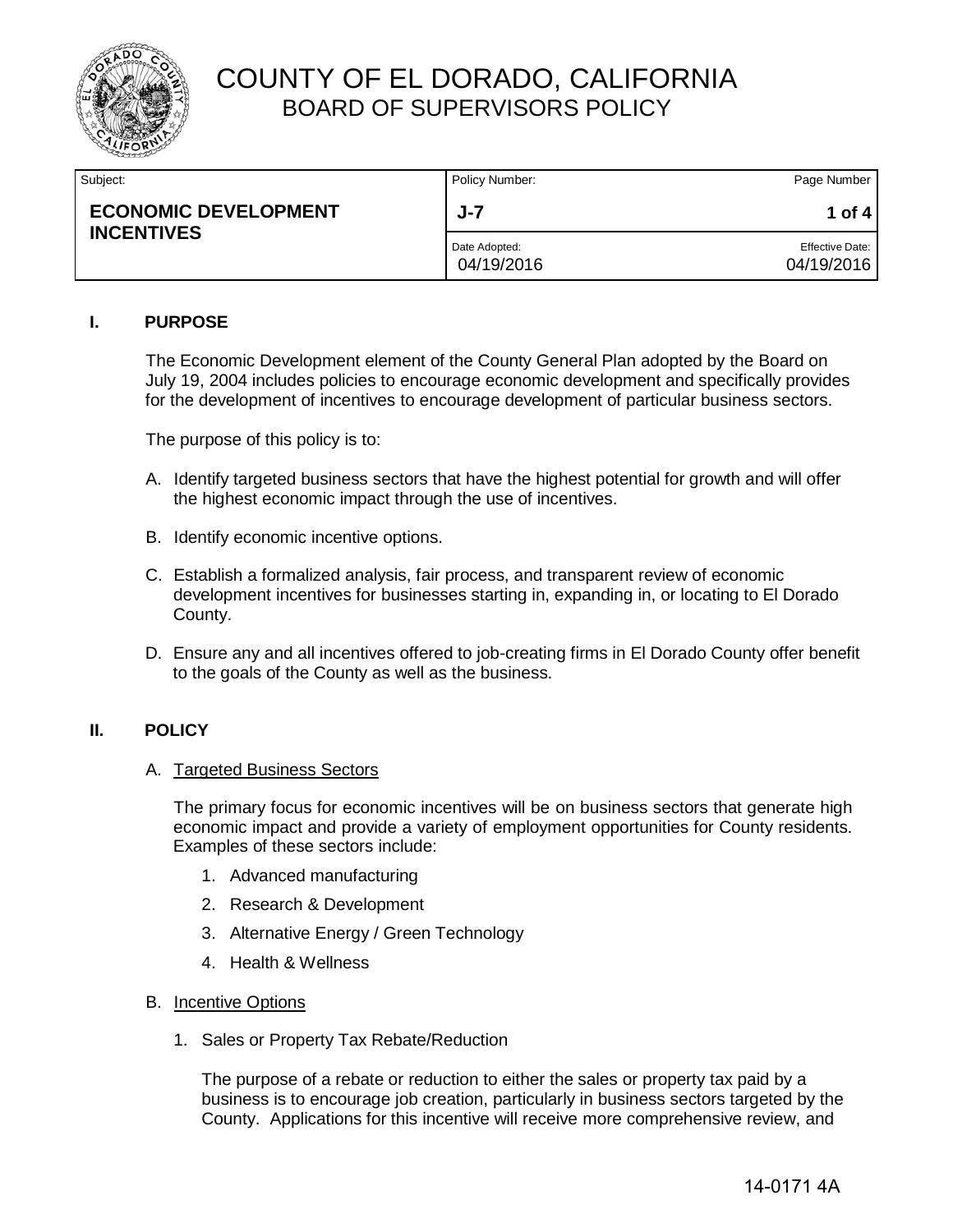

## COUNTY OF EL DORADO, CALIFORNIA BOARD OF SUPERVISORS POLICY

| Subject:                                         | Policy Number:              | Page Number                          |
|--------------------------------------------------|-----------------------------|--------------------------------------|
| <b>ECONOMIC DEVELOPMENT</b><br><b>INCENTIVES</b> | J-7                         | 2 of 4                               |
|                                                  | Date Adopted:<br>04/19/2016 | <b>Effective Date:</b><br>04/19/2016 |

approvals will include key conditions to ensure employment levels assured by the business will be met.

a. Sales Tax Rebate/Reduction

A portion of a business' sales tax obligation to the County, or on sales tax paid to the County for investment in new equipment, machinery, or Research & Development materials and/or equipment, could be rebated on an annual, semiannual, or one-time basis. Rebate term could be for 5-10 years, and contingent upon employment levels identified in the original agreement, not to exceed a preestablished limit.

The tax rebate may be applied based on number of net new jobs created by the business. Additionally, there may be a "local bonus" – and additional rebate offered to the business for hiring employees who reside within El Dorado County.

b. Property Tax Rebate/Reduction

A portion of a business's increased property tax obligation (tax increment) to the County could be rebated on an annual, semi-annual, or one-time basis. Rebate term could be for 5-10 years, and contingent upon employment levels identified in the original agreement, not to exceed a pre-established limit.

The rebate may be applied based on number of net new jobs created by the business. Additionally, there may be a "local bonus" – and additional rebate offered to the business for hiring employees who reside within El Dorado County.

- 2. Permit Process Assistance
	- a. Priority Permit Processing
	- b. One-Stop Permit Pre-Meeting
- 3. Deferral/Reduction of Permit or Impact Fees
- 4. Small Business and Micro-Enterprise Assistance

Through the County's Community Development Block Grant (CDBG) funding, both financial and technical assistance may be offered to very small businesses and microenterprises (5 or fewer employees). This may include short- or long-term business loans, or technical assistance from subject matter experts, when funding is available.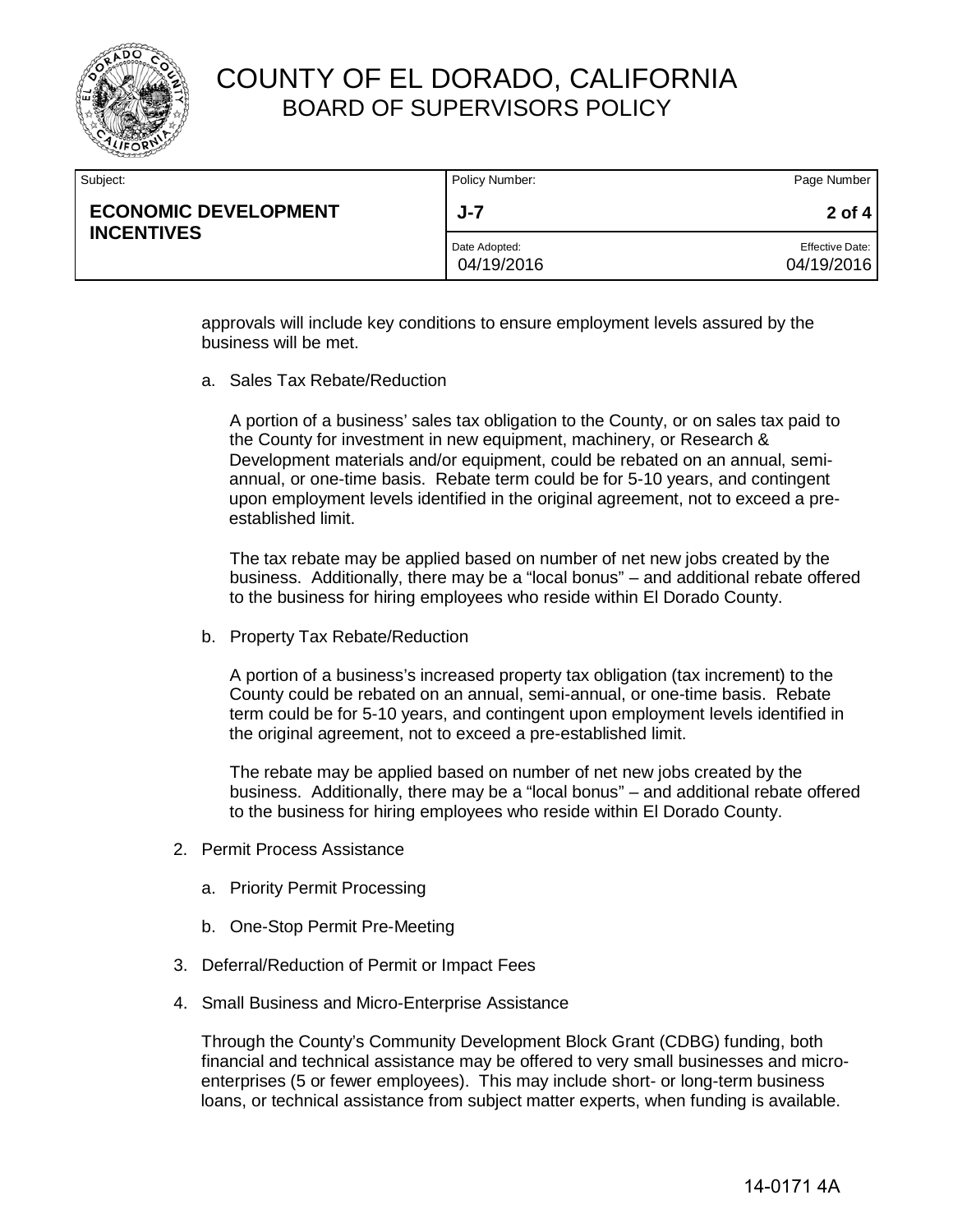

| Subject:                                         | Policy Number:              | Page Number                          |
|--------------------------------------------------|-----------------------------|--------------------------------------|
| <b>ECONOMIC DEVELOPMENT</b><br><b>INCENTIVES</b> | J-7                         | $3$ of 4                             |
|                                                  | Date Adopted:<br>04/19/2016 | <b>Effective Date:</b><br>04/19/2016 |

### 5. State Programs

The State of California offers a variety of financing programs for economic development, including direct loans for new construction for businesses, and off- and on-site infrastructure needed for construction of new industrial facilities.

6. Workforce Development Assistance

The County may provide the following workforce development services to businesses, resulting in both direct and indirect cost-saving to a business.

- a. Recruitment and Hiring
- b. On-the-Job Training (OJT) Assistance
- c. Employment Training Panel ETP (Customized Training)
- d. Work Opportunity Tax Credit (WOTC)

#### **III. PROCEDURE**

Sales and Property Tax Incentives shall be considered by the County on a case-by-case basis. If, after a thorough cost-benefit analysis, the incentive is determined appropriate, the Chief Administrative Office will develop detailed administrative procedures for a defined application and evaluation process for economic development incentives, make a recommendation to the Board of Supervisors for consideration. to include a thorough costbenefit analysis.

Any tax or fee related incentives provided to a business shall be submitted to the Board of Supervisors for approval.

#### **IV. REFERENCES**

General Plan – Economic Development Element Objective 10.1.5, Policy 10.1.2.2

Board of Supervisors Policy J-2, "Economic Development – Priority Industrial and Commercial Properties"

#### **V. RESPONSIBLE PARTIES**

Chief Administrative Office All Departments Community Development Agency Health & Human Services Agency